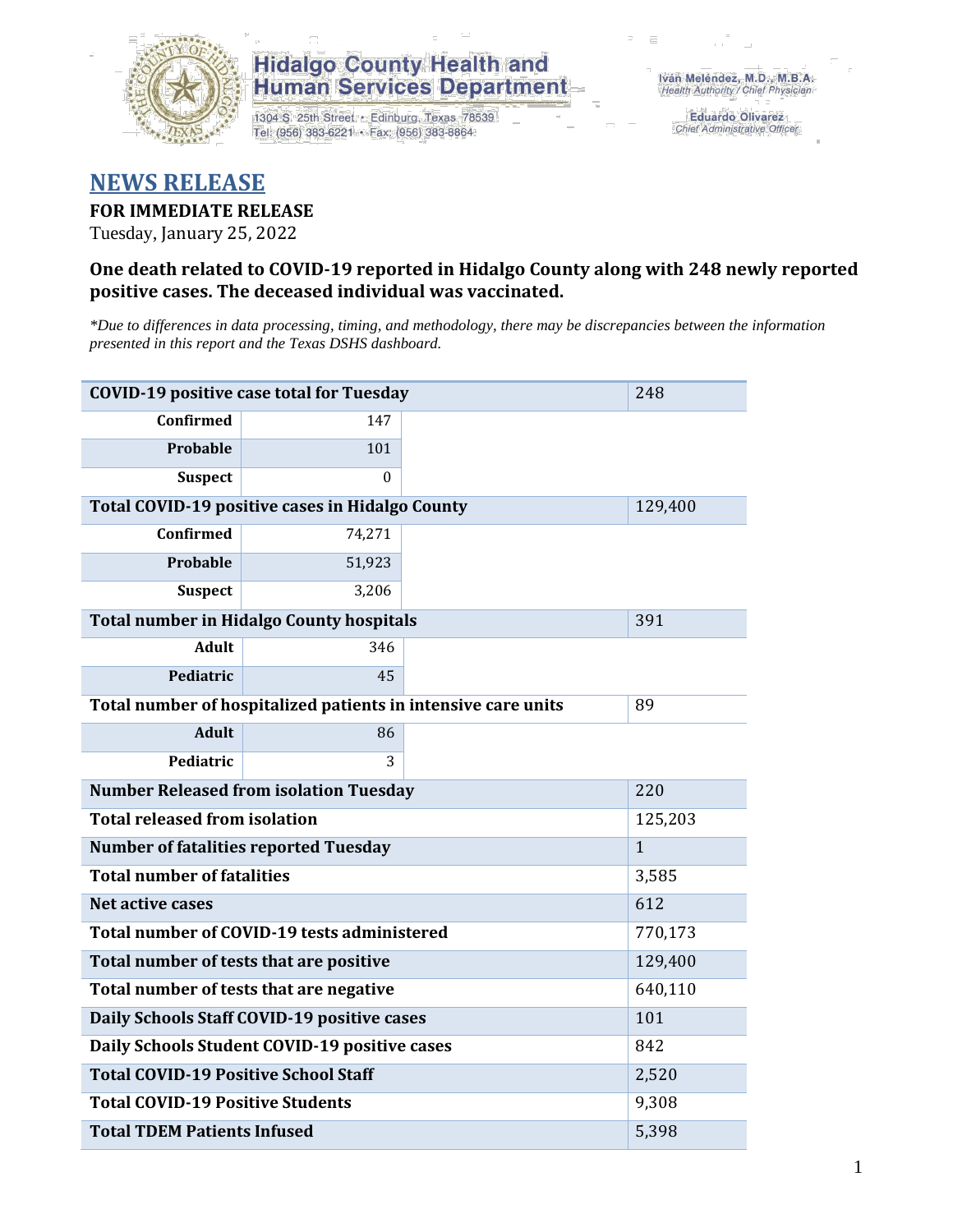

1304 S. 25th Street · Edinburg, Texas 78539 Tel: (956) 383-6221 · Fax: (956) 383-8864

Iván Meléndez, M.D., M.B.A. Health Authority / Chief Physician

> **Eduardo Olivarez** Chief Administrative Officer

*Hidalgo County uses the case status definition provided by the Texas Department of State Health Service's 2020 Epi Case Criteria Guide revised November 2020.*

- *1. Confirmed: A person who has tested positive through a molecular or PCR (oral or nasal swabs) test that looks for the presence of the virus's genetic material.*
- *2. Probable: A person who meets presumptive laboratory evidence through detection of COVID-19 by antigen test in a respiratory specimen.*
- *3. Suspect: A person who meets supported laboratory evidence through detection of specific antibodies in serum, plasma, whole body, and no prior history of being confirmed or probable case.*

*For more information of case status definition for COVID-19, please refer to:*

<https://www.dshs.state.tx.us/IDCU/investigation/epi-case-criteria-guide/2020-Epi-Case-Criteria-Guide.pdf>

| יים שי                 |
|------------------------|
| <b>Number of Cases</b> |
| 33                     |
| 18                     |
| 61                     |
| 39                     |
| 38                     |
| 28                     |
| 15                     |
| 16                     |
| 248                    |
|                        |

Case Breakdown by Age Group: The death includes:

| <b>Age Range</b> |     | Gender | City    |  |  |
|------------------|-----|--------|---------|--|--|
|                  | 60s | Female | McAllen |  |  |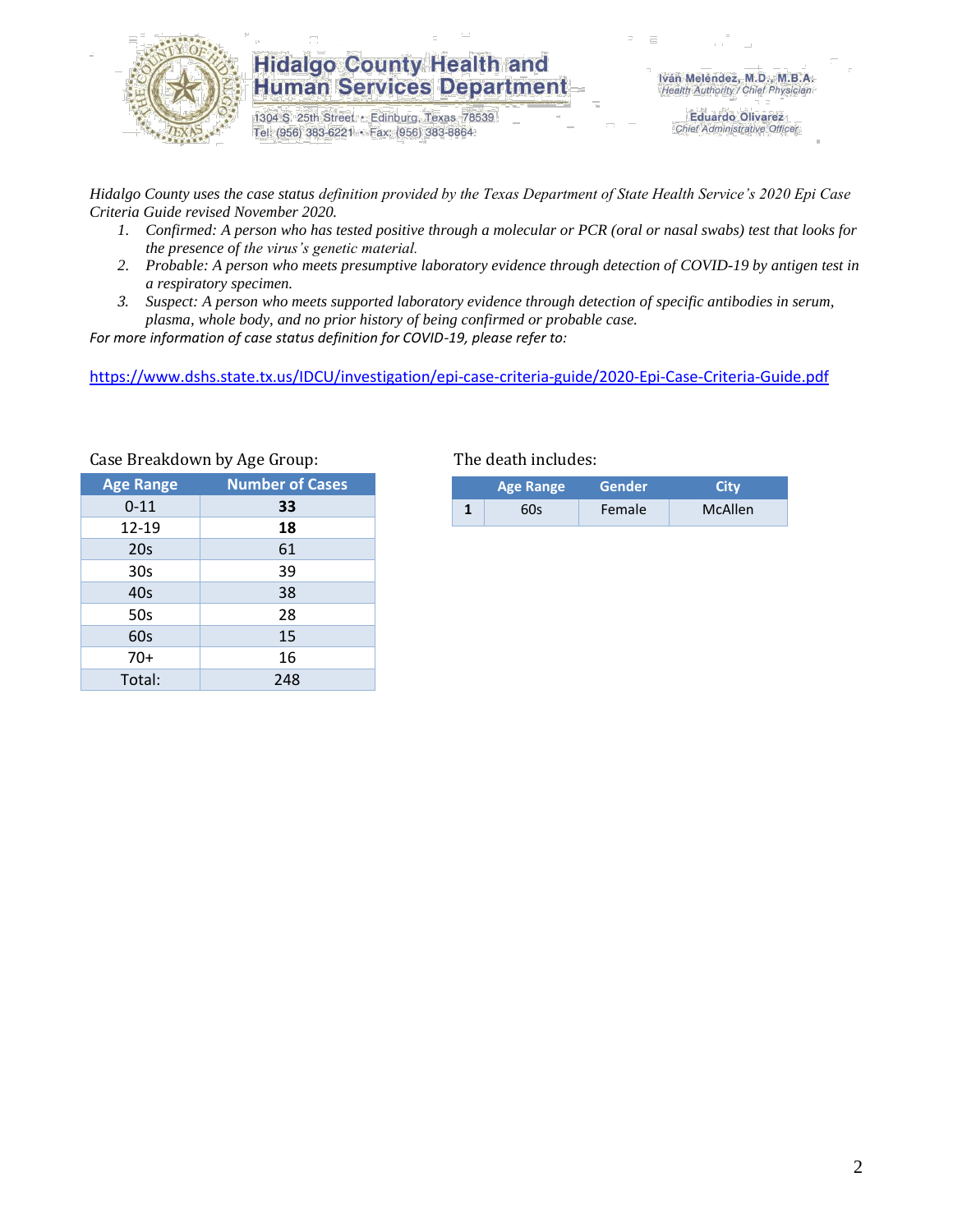

1304 S. 25th Street • Edinburg, Texas 78539<br>Tel: (956) 383-6221 • Fax: (956) 383-8864

Eduardo Olivarez<br>Chief Administrative Officer

#### Tuesday, January 25, 2022 positive cases include:

|                | <b>Age Range</b> | <b>Gender</b>                                                                                              | <b>City</b> |     | <b>Age Range</b> | <b>Gender</b> | <b>City</b> |
|----------------|------------------|------------------------------------------------------------------------------------------------------------|-------------|-----|------------------|---------------|-------------|
| 1              | $0 - 19$         | F                                                                                                          | Alamo       | 125 | 30s              | ${\sf M}$     | McAllen     |
| 2              | 20s              | F                                                                                                          | Alamo       | 126 | 30 <sub>s</sub>  | M             | McAllen     |
| 3              | 20s              | F                                                                                                          | Alamo       | 127 | 30s              | F             | McAllen     |
| 4              | 20s              | F                                                                                                          | Alamo       | 128 | 30 <sub>s</sub>  | M             | McAllen     |
| 5              | 30 <sub>s</sub>  | F                                                                                                          | Alamo       | 129 | 30 <sub>s</sub>  | F             | McAllen     |
| 6              | 50s              | F                                                                                                          | Alamo       | 130 | 30 <sub>s</sub>  | M             | McAllen     |
| $\overline{7}$ | $70+$            | F                                                                                                          | Alamo       | 131 | 40s              | M             | McAllen     |
| 8              | 20s              | F                                                                                                          | Alton       | 132 | 40s              | M             | McAllen     |
| 9              | 20s              | $\mathsf F$                                                                                                | Alton       | 133 | 40s              | F             | McAllen     |
| 10             | 30 <sub>s</sub>  | F                                                                                                          | Alton       | 134 | 40s              | F             | McAllen     |
| 11             | 30 <sub>s</sub>  | ${\sf M}$                                                                                                  | Alton       | 135 | 40s              | F             | McAllen     |
| 12             | 30 <sub>s</sub>  | M                                                                                                          | Alton       | 136 | 40s              | M             | McAllen     |
| 13             | 30 <sub>s</sub>  | ${\sf M}$                                                                                                  | Alton       | 137 | 40s              | F             | McAllen     |
| 14             | 50s              | F                                                                                                          | Alton       | 138 | 40s              | F             | McAllen     |
| 15             | 60s              | ${\sf M}$                                                                                                  | Alton       | 139 | 50s              | F             | McAllen     |
| 16             | $0 - 19$         | F                                                                                                          | Donna       | 140 | 50s              | F             | McAllen     |
| 17             | 20s              | M                                                                                                          | Donna       | 141 | 50s              | M             | McAllen     |
| 18             | 20s              | F                                                                                                          | Donna       | 142 | 50s              | F             | McAllen     |
| 19             | 20s              | F                                                                                                          | Donna       | 143 | 50s              | F             | McAllen     |
| 20             | 30 <sub>s</sub>  | F                                                                                                          | Donna       | 144 | 60s              | M             | McAllen     |
| 21             | 30 <sub>s</sub>  | ${\sf M}$                                                                                                  | Donna       | 145 | 60s              | F             | McAllen     |
| 22             | 30 <sub>s</sub>  | M                                                                                                          | Donna       | 146 | 60s              | F             | McAllen     |
| 23             | 30 <sub>s</sub>  | $\mathsf F$                                                                                                | Donna       | 147 | 60s              | F             | McAllen     |
| 24             | 40s              | F                                                                                                          | Donna       | 148 | $70+$            | F             | McAllen     |
| 25             | 50s              | F                                                                                                          | Donna       | 149 | $0 - 19$         | F             | Mercedes    |
| 26             | 50s              | F                                                                                                          | Donna       | 150 | 40s              | F             | Mercedes    |
| 27             | 50s              | F                                                                                                          | Donna       | 151 | 50s              | F             | Mercedes    |
| 28             | $70+$            | M                                                                                                          | Donna       | 152 | $70+$            | F             | Mercedes    |
| 29             | $70+$            | F                                                                                                          | Donna       | 153 | $0 - 19$         | F             | Mission     |
| 30             | $70+$            | F                                                                                                          | Donna       | 154 | $0 - 19$         | M             | Mission     |
| 31             | $0 - 19$         | $\mathsf{M}% _{T}=\mathsf{M}_{T}\!\left( a,b\right) ,\ \mathsf{M}_{T}=\mathsf{M}_{T}\!\left( a,b\right) ,$ | Edinburg    | 155 | $0 - 19$         | M             | Mission     |
| 32             | $0 - 19$         | F                                                                                                          | Edinburg    | 156 | $0 - 19$         | F             | Mission     |
| 33             | $0 - 19$         | F                                                                                                          | Edinburg    | 157 | $0 - 19$         | F             | Mission     |
| 34             | $0 - 19$         | M                                                                                                          | Edinburg    | 158 | $0 - 19$         | M             | Mission     |
| 35             | $0 - 19$         | $\mathsf F$                                                                                                | Edinburg    | 159 | $0 - 19$         | ${\sf M}$     | Mission     |
| 36             | $0 - 19$         | M                                                                                                          | Edinburg    | 160 | $0 - 19$         | F             | Mission     |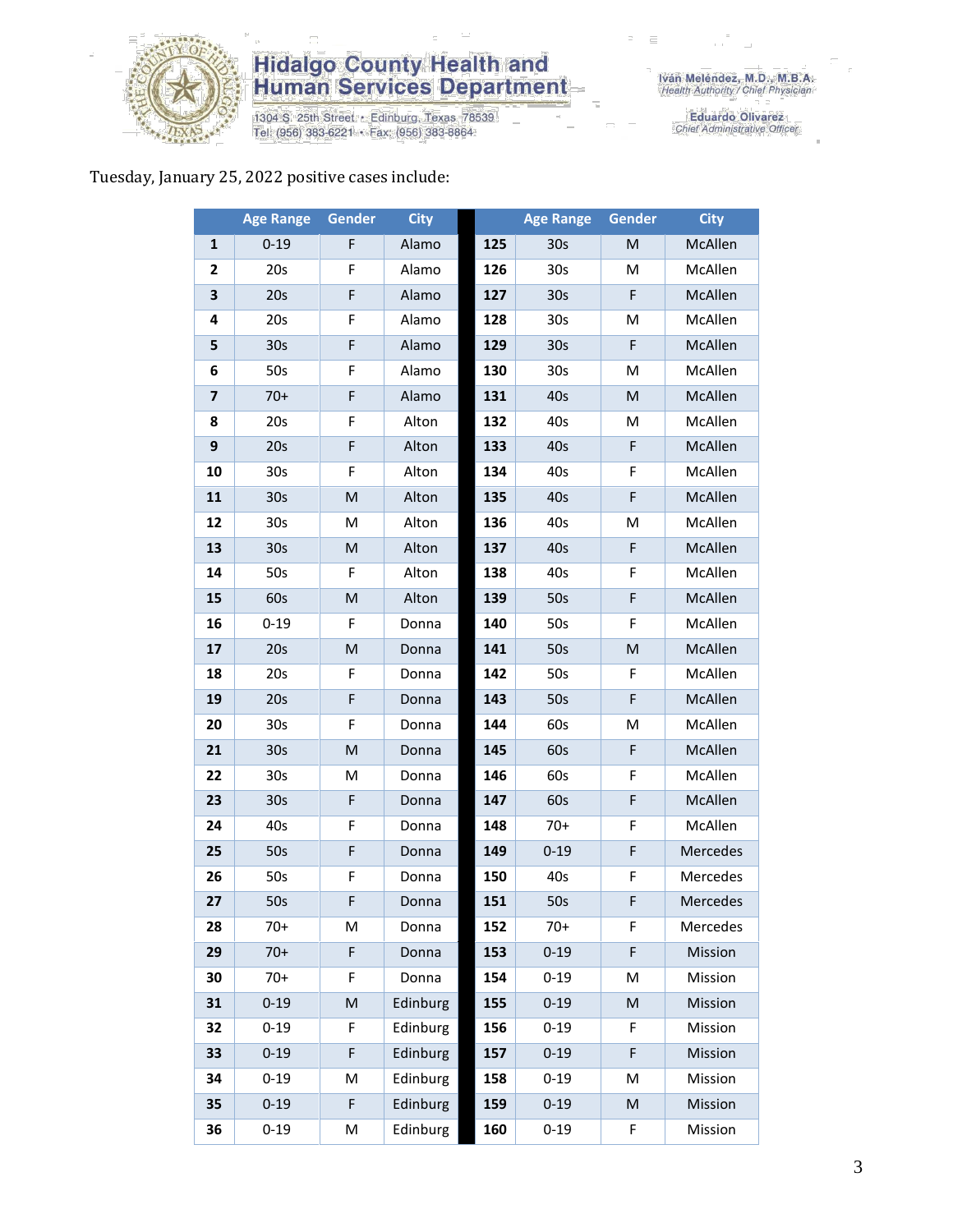

1304 S. 25th Street • Edinburg, Texas 78539<br>Tel: (956) 383-6221 • Fax: (956) 383-8864

Eduardo Olivarez<br>Chief Administrative Officer

| 37 | $0 - 19$        | F           | Edinburg | 161 | $0 - 19$        | F | Mission |
|----|-----------------|-------------|----------|-----|-----------------|---|---------|
| 38 | $0 - 19$        | F           | Edinburg | 162 | 20s             | M | Mission |
| 39 | $0 - 19$        | M           | Edinburg | 163 | 20s             | M | Mission |
| 40 | $0 - 19$        | M           | Edinburg | 164 | 20s             | M | Mission |
| 41 | $0 - 19$        | $\mathsf F$ | Edinburg | 165 | 20s             | F | Mission |
| 42 | $0 - 19$        | M           | Edinburg | 166 | 20s             | F | Mission |
| 43 | $0 - 19$        | $\mathsf F$ | Edinburg | 167 | 20s             | F | Mission |
| 44 | $0 - 19$        | F           | Edinburg | 168 | 20s             | F | Mission |
| 45 | $0 - 19$        | $\mathsf F$ | Edinburg | 169 | 20s             | M | Mission |
| 46 | $0 - 19$        | M           | Edinburg | 170 | 30 <sub>s</sub> | F | Mission |
| 47 | 20s             | ${\sf M}$   | Edinburg | 171 | 30 <sub>s</sub> | F | Mission |
| 48 | 20s             | M           | Edinburg | 172 | 30s             | F | Mission |
| 49 | 20s             | F           | Edinburg | 173 | 30 <sub>s</sub> | F | Mission |
| 50 | 20s             | F           | Edinburg | 174 | 30 <sub>s</sub> | F | Mission |
| 51 | 20s             | F           | Edinburg | 175 | 30 <sub>s</sub> | F | Mission |
| 52 | 20s             | F           | Edinburg | 176 | 40s             | F | Mission |
| 53 | 20s             | $\mathsf F$ | Edinburg | 177 | 40s             | M | Mission |
| 54 | 20s             | F           | Edinburg | 178 | 40s             | F | Mission |
| 55 | 20s             | M           | Edinburg | 179 | 40s             | M | Mission |
| 56 | 20s             | F           | Edinburg | 180 | 40s             | М | Mission |
| 57 | 20s             | F           | Edinburg | 181 | 40s             | M | Mission |
| 58 | 20s             | F           | Edinburg | 182 | 40s             | F | Mission |
| 59 | 20s             | $\mathsf F$ | Edinburg | 183 | 50s             | M | Mission |
| 60 | 20s             | M           | Edinburg | 184 | 50s             | F | Mission |
| 61 | 20s             | F           | Edinburg | 185 | 50s             | M | Mission |
| 62 | 30 <sub>s</sub> | F           | Edinburg | 186 | 50s             | F | Mission |
| 63 | 30 <sub>s</sub> | M           | Edinburg | 187 | 60s             | F | Mission |
| 64 | 30 <sub>s</sub> | M           | Edinburg | 188 | 60s             | F | Mission |
| 65 | 30 <sub>s</sub> | M           | Edinburg | 189 | 60s             | M | Mission |
| 66 | 30 <sub>s</sub> | F           | Edinburg | 190 | 60s             | F | Mission |
| 67 | 30 <sub>s</sub> | F           | Edinburg | 191 | $70+$           | F | Mission |
| 68 | 30s             | M           | Edinburg | 192 | $70+$           | F | Mission |
| 69 | 30 <sub>s</sub> | $\mathsf F$ | Edinburg | 193 | $0 - 19$        | F | Pharr   |
| 70 | 30s             | F           | Edinburg | 194 | $0 - 19$        | M | Pharr   |
| 71 | 30 <sub>s</sub> | ${\sf M}$   | Edinburg | 195 | 20s             | M | Pharr   |
| 72 | 40s             | F           | Edinburg | 196 | 20s             | Μ | Pharr   |
| 73 | 40s             | F           | Edinburg | 197 | 20s             | M | Pharr   |
| 74 | 40s             | M           | Edinburg | 198 | 20s             | F | Pharr   |
| 75 | 40s             | F           | Edinburg | 199 | 20s             | F | Pharr   |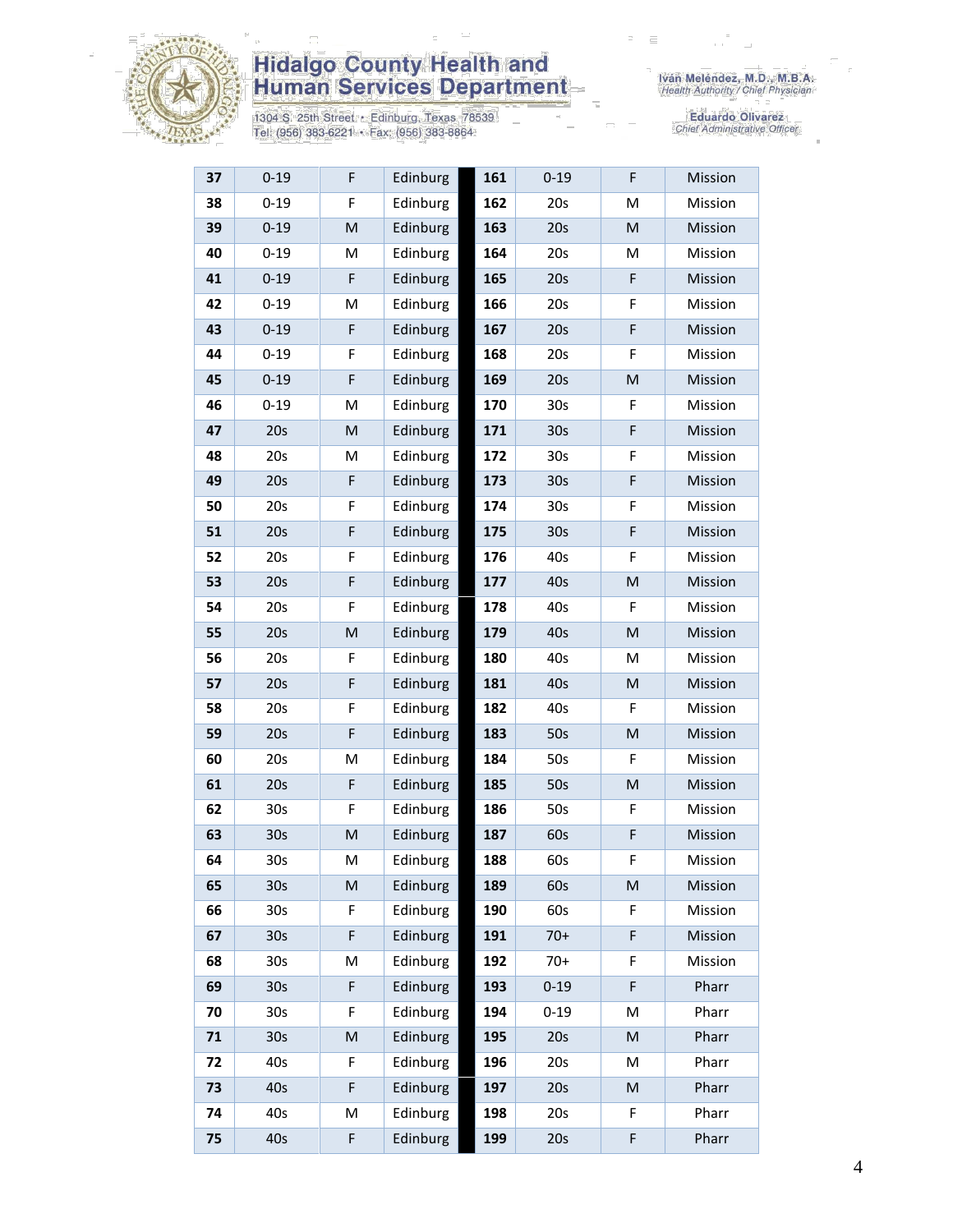

1304 S. 25th Street • Edinburg, Texas 78539<br>Tel: (956) 383-6221 • Fax: (956) 383-8864

Eduardo Olivarez<br>Chief Administrative Officer

| 76  | 40s      | F           | Edinburg | 200 | 20s             | M  | Pharr       |
|-----|----------|-------------|----------|-----|-----------------|----|-------------|
| 77  | 40s      | F           | Edinburg | 201 | 30s             | F  | Pharr       |
| 78  | 40s      | F           | Edinburg | 202 | 30s             | F  | Pharr       |
| 79  | 40s      | F           | Edinburg | 203 | 30 <sub>s</sub> | M  | Pharr       |
| 80  | 40s      | M           | Edinburg | 204 | 30s             | M  | Pharr       |
| 81  | 40s      | $\mathsf F$ | Edinburg | 205 | 40s             | M  | Pharr       |
| 82  | 50s      | F           | Edinburg | 206 | 40s             | F  | Pharr       |
| 83  | 50s      | ${\sf M}$   | Edinburg | 207 | $70+$           | F  | Pharr       |
| 84  | 50s      | F           | Edinburg | 208 | $70+$           | M  | Pharr       |
| 85  | 50s      | M           | Edinburg | 209 | $0 - 19$        | F  | San Juan    |
| 86  | 50s      | F           | Edinburg | 210 | 20s             | F  | San Juan    |
| 87  | 50s      | F           | Edinburg | 211 | 20s             | M  | San Juan    |
| 88  | 50s      | M           | Edinburg | 212 | 20s             | F  | San Juan    |
| 89  | 50s      | M           | Edinburg | 213 | 20s             | M  | San Juan    |
| 90  | 50s      | F           | Edinburg | 214 | 40s             | F  | San Juan    |
| 91  | 60s      | F           | Edinburg | 215 | $70+$           | F  | San Juan    |
| 92  | 60s      | F           | Edinburg | 216 | $70+$           | F  | San Juan    |
| 93  | 60s      | M           | Edinburg | 217 | $0 - 19$        | F  | Undisclosed |
| 94  | $70+$    | F           | Edinburg | 218 | 20s             | F  | Undisclosed |
| 95  | $0 - 19$ | $\mathsf F$ | Hidalgo  | 219 | 20s             | F  | Undisclosed |
| 96  | 20s      | F           | Hidalgo  | 220 | 20s             | F  | Undisclosed |
| 97  | 20s      | F           | Hidalgo  | 221 | 30 <sub>s</sub> | F  | Undisclosed |
| 98  | $0 - 19$ | F           | McAllen  | 222 | 40s             | M  | Undisclosed |
| 99  | $0 - 19$ | F           | McAllen  | 223 | 40s             | M  | Undisclosed |
| 100 | $0 - 19$ | M           | McAllen  | 224 | 40s             | F  | Undisclosed |
| 101 | $0 - 19$ | $\mathsf F$ | McAllen  | 225 | 60s             | F  | Undisclosed |
| 102 | $0 - 19$ | M           | McAllen  | 226 | 60s             | F  | Undisclosed |
| 103 | $0 - 19$ | M           | McAllen  | 227 | $70+$           | F  | Undisclosed |
| 104 | $0 - 19$ | F.          | McAllen  | 228 | $0 - 19$        | F  | Weslaco     |
| 105 | $0 - 19$ | M           | McAllen  | 229 | $0 - 19$        | M  | Weslaco     |
| 106 | $0 - 19$ | M           | McAllen  | 230 | 20s             | F  | Weslaco     |
| 107 | $0 - 19$ | M           | McAllen  | 231 | 20s             | M  | Weslaco     |
| 108 | $0 - 19$ | M           | McAllen  | 232 | 20s             | М  | Weslaco     |
| 109 | $0 - 19$ | F           | McAllen  | 233 | 20s             | F  | Weslaco     |
| 110 | $0 - 19$ | F           | McAllen  | 234 | 30 <sub>s</sub> | F  | Weslaco     |
| 111 | $0 - 19$ | F           | McAllen  | 235 | 30 <sub>s</sub> | M  | Weslaco     |
| 112 | $0 - 19$ | м           | McAllen  | 236 | 30s             | F. | Weslaco     |
| 113 | $0 - 19$ | M           | McAllen  | 237 | 40s             | F  | Weslaco     |
| 114 | 20s      | F           | McAllen  | 238 | 40s             | F  | Weslaco     |